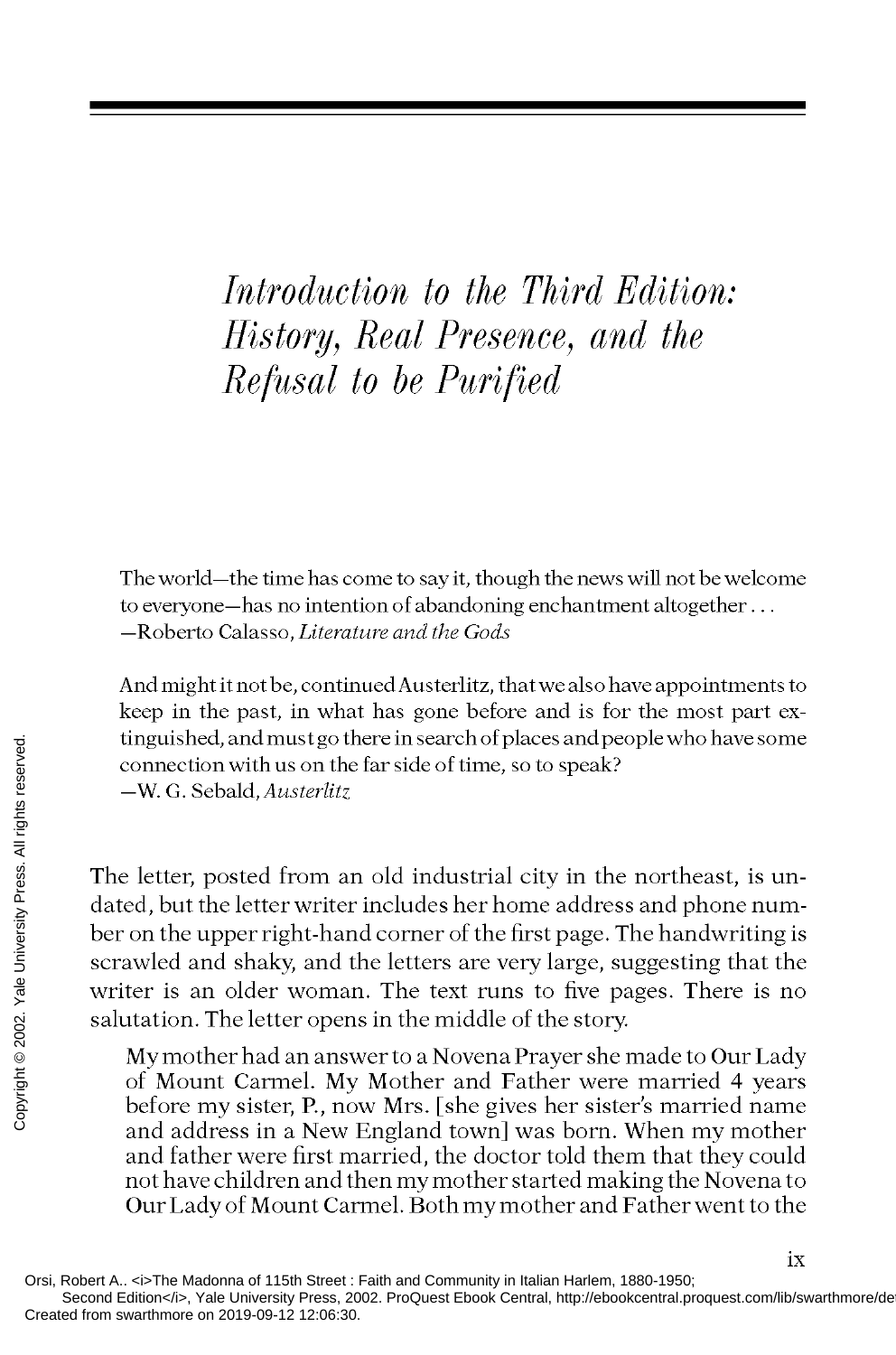Madonna of Mount Carmel of 115th Street for 4 years. The Summer before my sister was born, my mother brought a "wax-shaped" baby to the altar at the Church on 115th Street, as was the custom for a couple who wanted children, and my mother said that [she] had felt an unusual sensation throughout her entire body as she brought the *"wax-shaped" baby to the altar before the service that night. That day* was July 16, 1926.

This is the feast day of the Madonna of 115th Street.

Ever since this book was first published, twenty-five years ago, I have received several letters like this one each year from people who are clearly outside the world of the university. The letter writers tell me that someone, often a grandchild in college who was assigned this book in a class, gave them a copy as a gift. The writers go on to describe their experiences with the Madonna of 115th Street. At the beginning or the end of these letters, the writers usually say something like, "You described my life!" Another experience I have had many times over the past twenty-five years is of students coming up after lectures to tell me, "My grandmother [or grandfather—recognition is not gender specific] says you wrote the story of her life!" Sometimes they bring their relatives to meet me so they can say this for themselves.

So I have discovered over the years that among the ways people may respond to a work of history is by recognizing themselves in it. People find themselves and the others in their lives in this description of Italian Harlem and of the devotion to Our Lady of Mount Carmel. I have saved all the letters because I have discovered something about myself in what people have written to me too, the historian's counterpart of the reader's self-recognition, as I will explain later. The letter writers are always careful to identify themselves, giving me their full names, addresses, and phone numbers, and very often those of family members too (particularly if these others appear in the stories the writers tell me), and their stories include precise details as well, with carefully specified dates, times, and locations: "That day was July 16, 1926." These details mark the moment of the Madonna's intervention in their lives and her ongoing presence to them. Together with the full contact information the writers provide, these particulars give the letters the feel of somehow being official and authenticated documents or eyewitness reports. Example the distribution of the distribution of the developed  $\frac{1}{2}$  is all the letters because I have people have written to me the self-recognition, as I will careful to identify themse and phone numbers, and vicinar

The letters also describe the joy of the moment of discovery and recognition in reading *The Madonna of 115th Street.* People are clearly thrilled to recognize themselves and their lives in these pages, and they

Orsi, Robert A.. < i>The Madonna of 115th Street : Faith and Community in Italian Harlem, 1880-1950;

Second Edition</i>, Yale University Press, 2002. ProQuest Ebook Central, http://ebookcentral.proquest.com/lib/swarthmore/doc/<br>Created from swarthmore on 2019-09-12 12:06:30.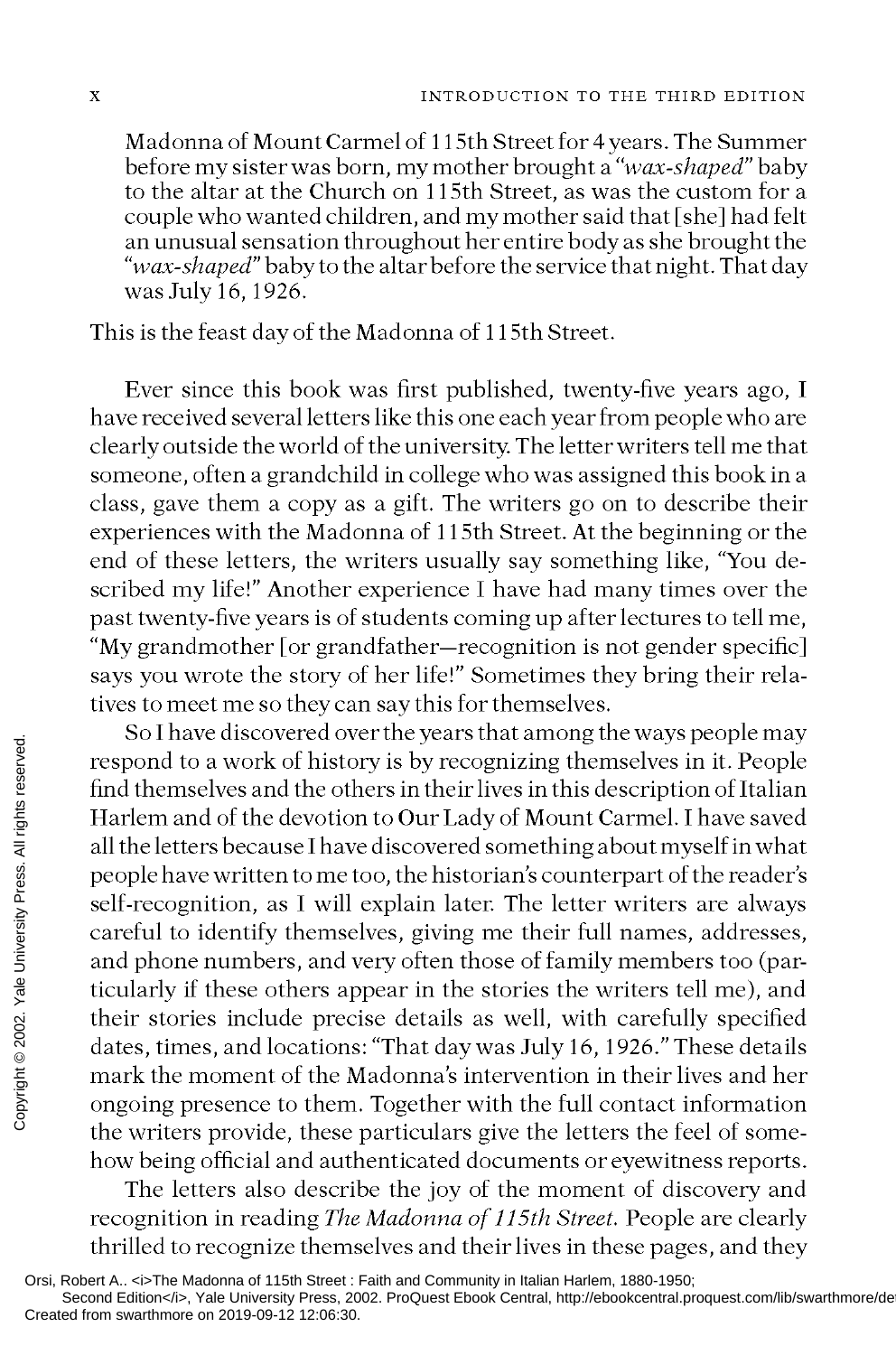are surprised, too, as if this was the last thing they expected when they opened this book, perhaps any book. (In one case, recognition was literal: a man wrote to say that he was certain he was one of the children sitting among the group of mothers in the picture of the summer street scene in Jefferson Park on page 80.) What I have found especially striking about this experience of historical recognition is that it provokes people not just to write but also to tell me a story in return about how they have known the Madonna in their own lives and what she has done for them. Recognition moves them to storytelling. By telling their stories, the writers blur the line between the past and present and transform themselves from the objects of history into its subjects and narrators.

The letters show me that the Madonna lives in the writers' memories, in their relationships with younger kin (who then become part of the stories too, like the children keeping parents' and grandparents vows at the *festa),* and in their contemporary devotional practices. Among other things, the letters are expressions of the writers' loyalty and gratitude to the Madonna and of their faithfulness in telling others about what she has done for them. Remembering is a devotional act, and the letters are a form of literary ex-voto, like the wax baby itself or like the small metal images of body parts left at Catholic shrines. These objects make real and visible what hurts or preoccupies the petitioners by putting into material form their hopes for healing and expressions of gratitude for the Madonna's intercession. So do the letters to me. "History is not simply a science," Walter Benjamin wrote, "but also and not least a form of remembrance," and what science has determined, Benjamin adds, "remembrance can modify." The letter writers add to the sum of the past, enlarging the record of what the Madonna has done. The letter writers also add themselves into the story, which they let me know is not over. I think of these letters both as a gift to me and as a contribution to the work.[1](#page-16-0) From the past of the Madonna of the Madonna tory is not simply a science<br>least a form of remembranc<br>ignin adds, "remembranc<br>sum of the past, enlarging<br>The letter writers also add<br>know is not over. I think contribution to

The letter continues:

On April 5, 1927, my sister was born. On the following July 16, 1927, my mother and father brought my sister .. . [I have taken out the name here], back to our Lady of Mount Carmel of 115th St. as an answer to their prayers. When they (my parents) were waiting in line to get into the service, it seemed as if they were going to wait for such a long time, but one of the foot patrolmen came up to them and said that they could go into Church without waiting. My sister was a 9 Ib.

Orsi, Robert A.. < i>The Madonna of 115th Street : Faith and Community in Italian Harlem, 1880-1950;

Second Edition</i>, Yale University Press, 2002. ProQuest Ebook Central, http://ebookcentral.proquest.com/lib/swarthmore/doc/<br>Created from swarthmore on 2019-09-12 12:06:30.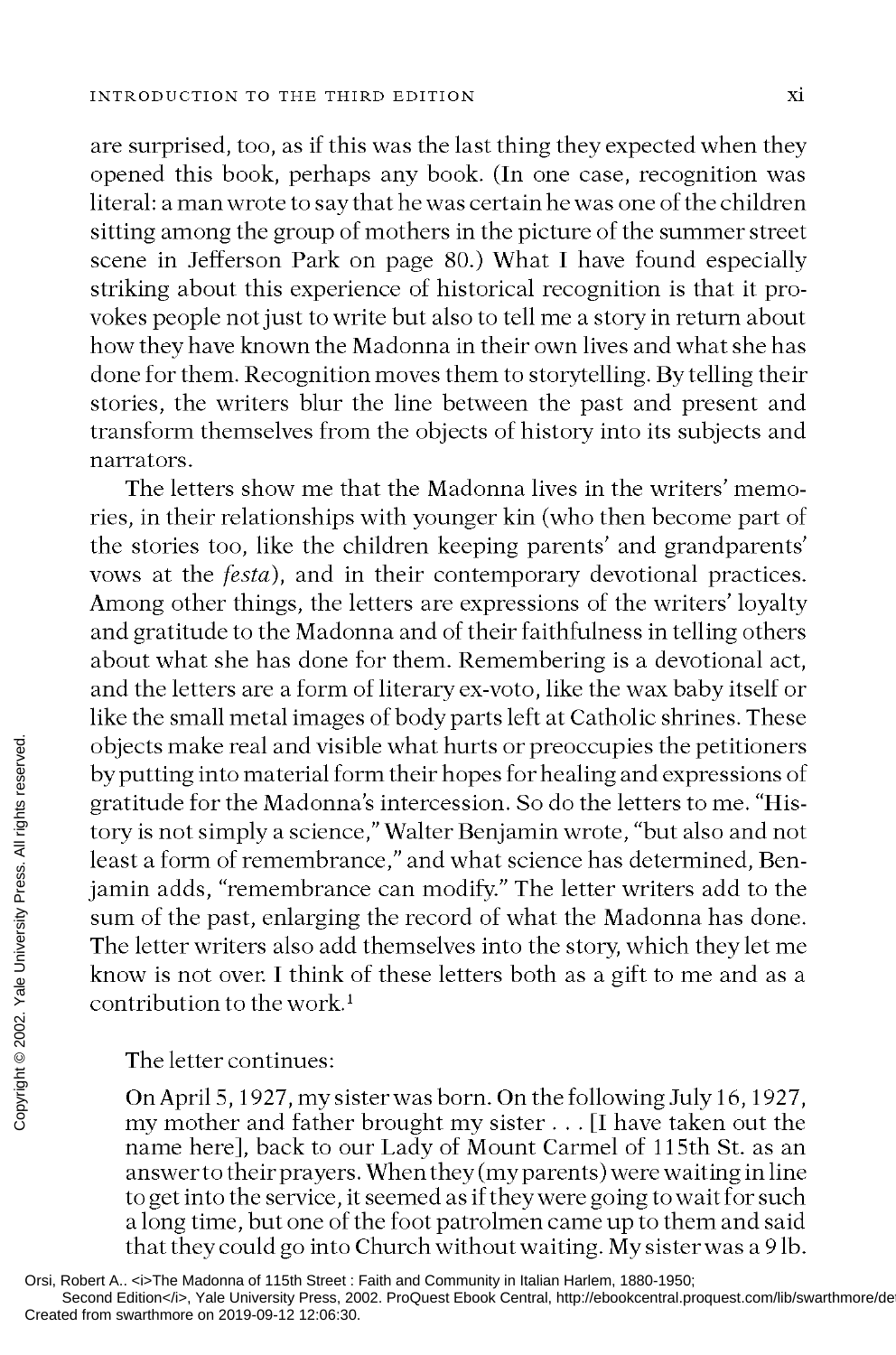3 oz. baby when she was born and by the time she was brought to New York in July, she may have weighed quite a bit more, or so it seemed because they had to wait for such a long time.

The most immediate and important influence on me when I was writing this book many years ago was what was called at the time the "new social history," which directed me to the study of people in the past going about their lives in the particular political, social, economic, and religious circumstances in which they found themselves. (That "the past" is not the correct temporal location for the devotion to the Madonna of 115th Street, I discovered only slowly. I describe this realization—and what was keeping me from it—in the introduction to the second edition of this book, included in this volume.) My closest friends and conversation partners in graduate school at Yale in the mid-1970s, many of them from history and American studies (I was in religious studies), shared an interest in working-class cultures, with a distinct Marxist orientation to our methods and theories. (Most of us belonged to the Mid-Atlantic Radical Historians' Organization, founded in 1973.) The social historians I most admired and associated with were concerned with working-class entertainments, sports, and the culture of saloons, and most paid little attention to religion (there were exceptions). Nonetheless, social history pointed me to the streets of East Harlem. (For a full discussion of the intellectual context in which this book took shape, see the introduction to the second edition.)

But a colder wind was blowing through the academy. By the time I was revising the manuscript in the early 1980s, when I was teaching at Fordham University at Lincoln Center in midtown Manhattan, a radically critical—some might even say caustic and corrosive— theoretical discourse was ascendant in the university across the disciplines. Ethnography was in the midst of an anxious season of self-doubt and suspicion; history was being recast as a literary and ideological enterprise with only the most attenuated relationship to anything like a past that had really happened; authorial intentionality and even identity had disappeared from the text, which took on a life of its own. The notion that scholars who studied other cultures or other times were representing in their writing the actual lived experience of the people in these other times and places had become risible and self-delusional, if not a corrupt alignment with power. For a full discuss<br>book took shape, see the in<br>grading the manuscrip<br>was revising the manuscrip<br>Fordham University at Lin<br>cally critical—some might<br>discourse was ascendant in<br>nography was in the midst<br>cion; history was be

Critic and philosopher George Steiner characterizes the major issue of this critical moment as the struggle between "the concept of a 'pres-

Orsi, Robert A.. < i>The Madonna of 115th Street : Faith and Community in Italian Harlem, 1880-1950;

Second Edition</i>, Yale University Press, 2002. ProQuest Ebook Central, http://ebookcentral.proquest.com/lib/swarthmore/doc/<br>Created from swarthmore on 2019-09-12 12:06:30.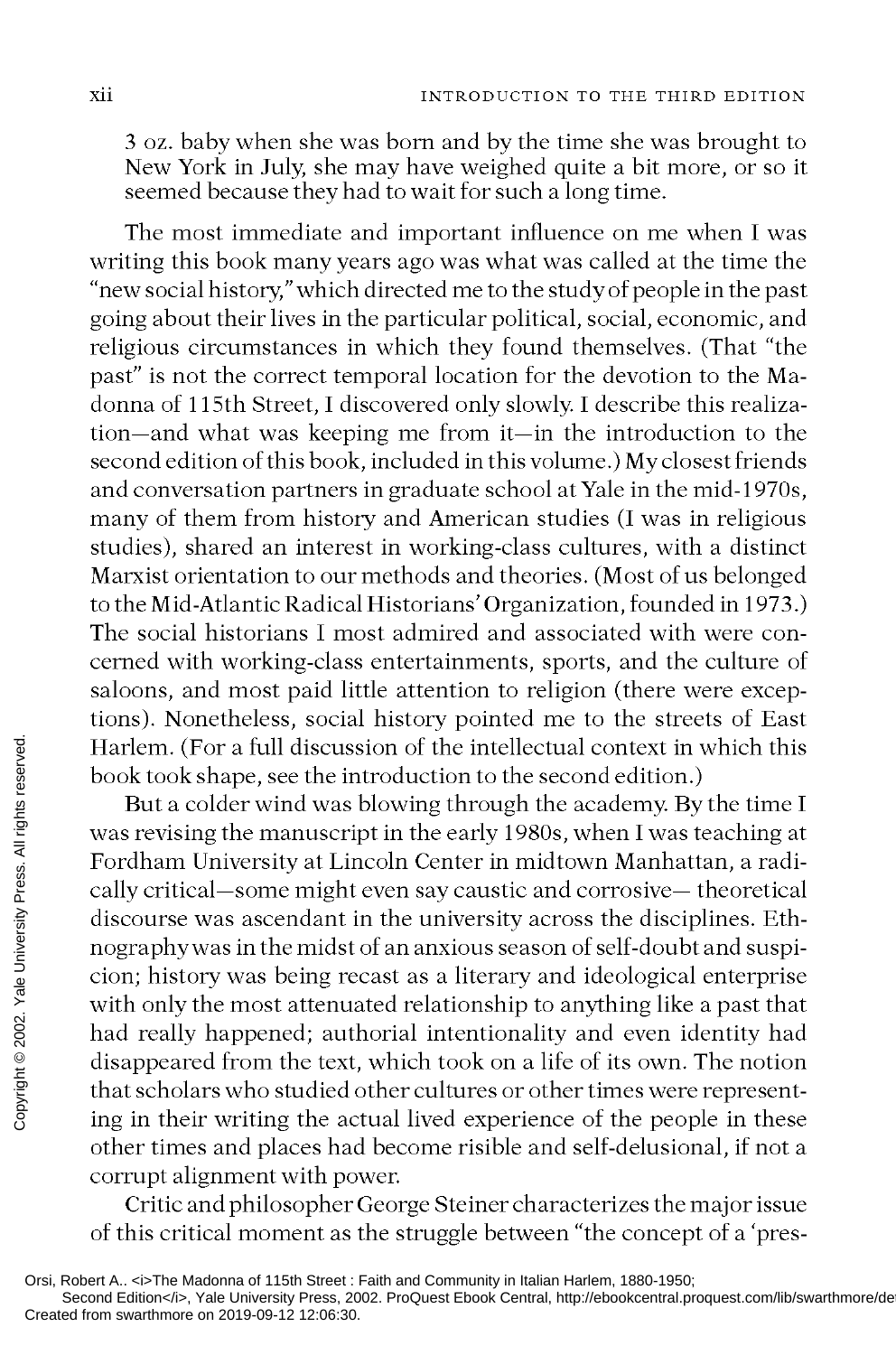ence'" in Western thought and practice and what Steiner calls "the postulate of absence." The new critical theory, Steiner writes, dissolved "any naively cosmological sense of a meaningful continuum, of a legible 'text of the world' in which grammar, logic and the implicit theorems of causality inherent in grammar and in logic provide safe bridges between word and object, between past and present, between speaker and writer and receiver." The new theorists danced in front of an Ark that was empty, says Steiner, with ambivalent admiration. (He goes on to challenge the ascendency of absence for aesthetic reasons, concluding with D. H. Lawrence's dictum that "one has to be so terribly religious to be an artist.") I never completely signed on to this new academic agenda, but neither was I as angry at and dismissive of it as some were (including some of my own intellectual heroes, among them, most famously or most infamously, E. P. Thompson). I had my own chastening season of deepened and anxious questioning about the nature and limits of representation, about the multiplicity of the past, about the unstable line between past and present, and above all about the relationship between the experiences, desires, and fears of the scholar and the worlds he or she studies. After this time I certainly would not have thought to say, simply and boldly, "That's their lives!" to describe what I have written here.<sup>[2](#page-16-0)</sup>

But for twenty-five years I have been most deeply moved by the readers who tell me that they recognize themselves in the pages of this book.

The letter closes:

My sister was married in March, 1951, and her first-born was a girl, [she names her], born on July 16, 1952. When she was about 6 years old, my sister and her husband, [sic] moved to [she names the town in New England] and when she was a teenager, she met a boy, a neighbor, who lived a few doors away on the same street; He was also born on July 16,1952. They had grown up together and dated each other and were married on July 16,1976. But for twenty-five year<br>
readers who tell me that the<br>
book.<br>
Free letter closes:<br>
My sister was married if<br>
[she names her], born cold, my sister and her h<br>
in New England] and<br>
neighbor, who lived a fe<br>
born on July 16

The writer ends with the addresses and phone numbers of her sister and her niece.

In the introduction to the second edition I describe how devotional practices such as those associated with the Madonna of 115th Street— "my mother brought a 'wax-shaped' baby to the altar"—were framed by

Orsi, Robert A.. < i>The Madonna of 115th Street : Faith and Community in Italian Harlem, 1880-1950;

Second Edition</i>, Yale University Press, 2002. ProQuest Ebook Central, http://ebookcentral.proquest.com/lib/swarthmore/doc/<br>Created from swarthmore on 2019-09-12 12:06:30.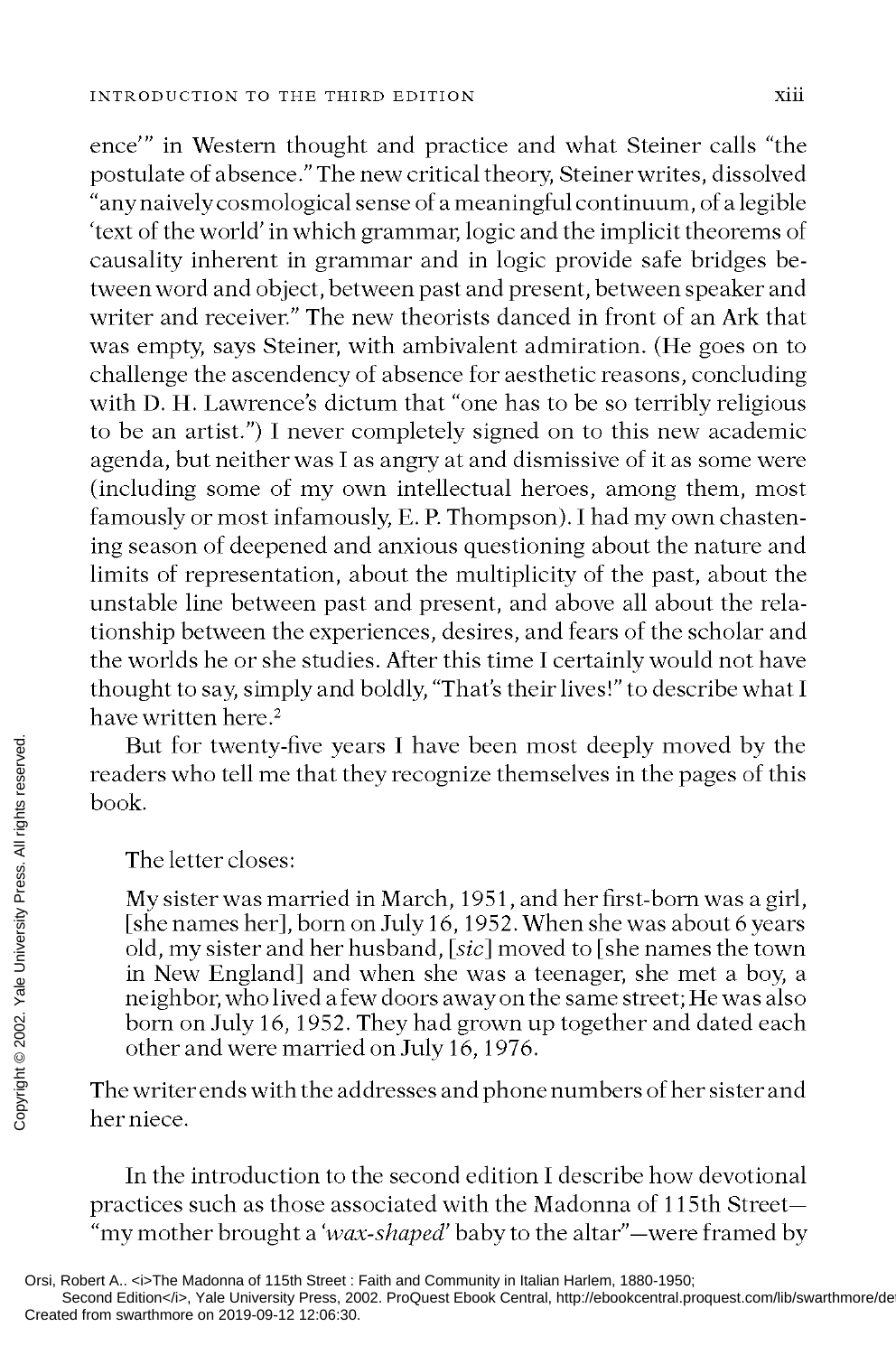the reigning theories in religious studies at the time in terms of the magical, superstitious, cultic, and primitive. Such theories, I argue there, served to authorize and substantiate boundaries fundamental to modern culture and modern being: boundaries between the real and the imaginary, between the material and the spiritual, between this world and the other world, between the living and the dead, and between past and present. Religious theory played a key role in defining and policing the borders between acceptable and unacceptable religion and thus in shaping the inner worlds of modern persons.

Above all, modern religion did not include an orientation to the world in which supernatural figures were really, actually, literally present to people's bodies and senses in their everyday lives. Literary critic Roberto Calasso observes that the Greek word for god, theos, has no vocative case: *"Theos* has a predicative function: it designates *something that happens."* "There was a time," says Calasso, "when the gods were not just a literary cliché, but an event, a sudden apparition." But that was then and this is now. The modern world is *disenchanted,* in Max Weber's famous phrase, or *disincamated,* in Jesuit theorist Walter Ong's word. Of all the dichotomies central to the making of the modern world, the most important is presence/absence.

The roots of the process of disenchanting reality go back to the early modern period, when the notion first took hold in Western civilization that there were "two entirely distinct ontological zones," as theorist Bruno Latour puts it: "that of human beings on the one hand; that of non-humans on the other." This fissure is often associated with the theologies of the Protestant Reformation, but sacred presences in human space and time disappeared slowly. Modern theologians, philosophers, and scientists in the seventeenth and eighteenth centuries still understood God to be present in history—for example, in God's plans for human destiny, or in nature as its artificer. By the eighteenth and nineteenth centuries, however, the idea that the supernatural was present in things (relics, holy cards, and statues, for instance) or in places (shrines, for example) or during certain times (on July 16,1926; July 16, 1927; July 16, 1952; July 16, 1976), so that sacred figures were involved in the everyday lives of men and women, was marked as premodern and above all as Catholic. Philosopher Charles Taylor refers to this aspect of the Catholic imagination that endured into modernity as presence "in the way that belonged to the enchanted world" or "the old model of presence." In this way, those of us working in religious studies in the From Sales and the transform of the theorem is a modern period, when the result of the process of the Protestar man space and time disapp phers, and scientists in the understood God to be press for human destiny, or in n

Orsi, Robert A.. < i>The Madonna of 115th Street : Faith and Community in Italian Harlem, 1880-1950;

Second Edition</i>, Yale University Press, 2002. ProQuest Ebook Central, http://ebookcentral.proquest.com/lib/swarthmore/doc/<br>Created from swarthmore on 2019-09-12 12:06:30.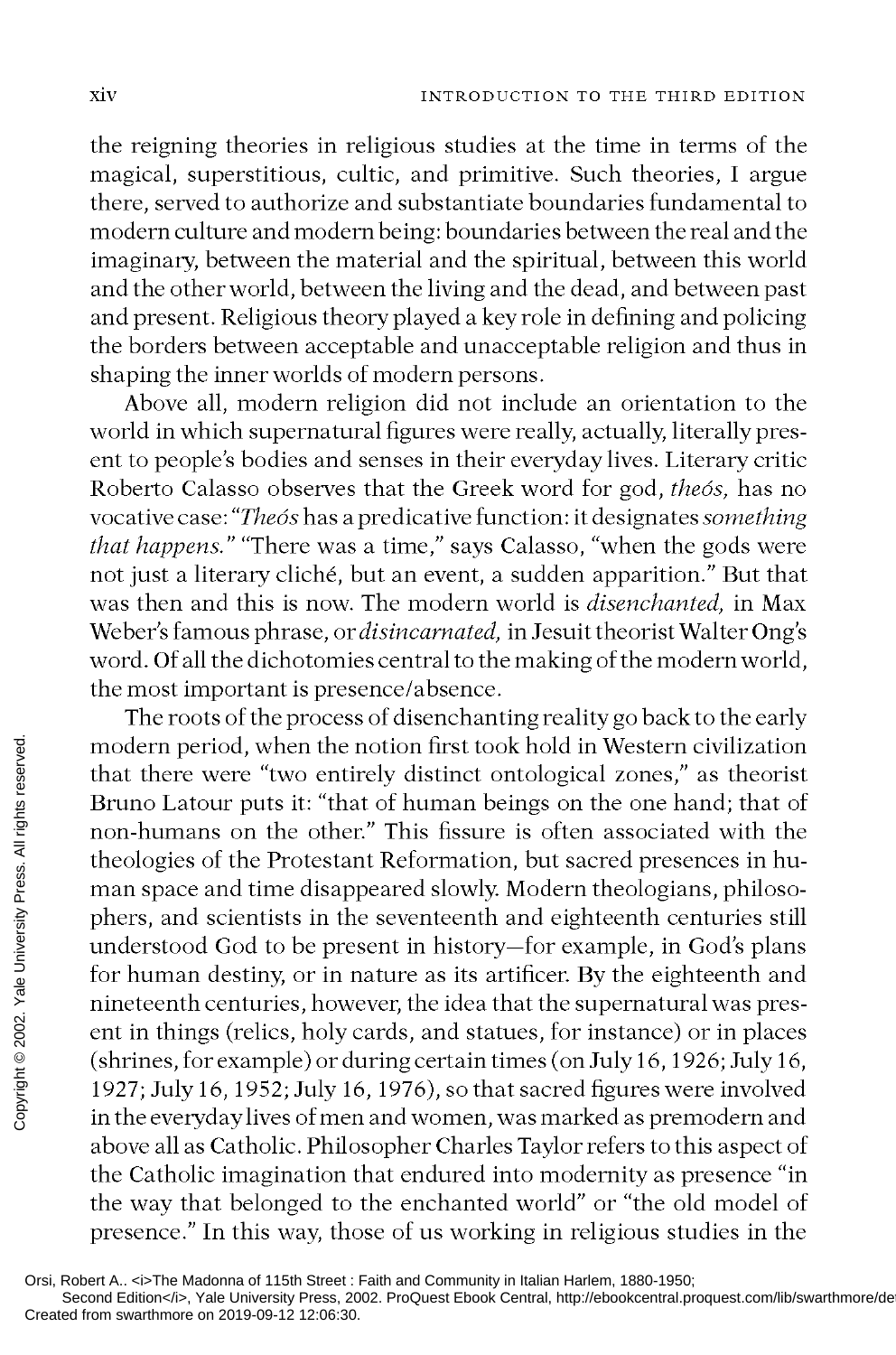1970s and 1980s labored under a doubly authorized insistence on absence. It was there in the new theoretical spirit of the time, and it came to us also in the inheritances of modern religion and religious studies, which preceded and informed the later theoretical moment.<sup>[3](#page-16-0)</sup>

The sorts of things that people have done and still do at the shrine on 115th Street have occupied absolutely the lowest rungs of normative modern hierarchies of religion. The practice of presenting a wax baby to a plaster statue that is taken to be the real presence of the mother of God in the hope that she will grant fertility is so far outside the modern world as to be nearly unthinkable. Or it is thinkable only in terms that guaranteed that such practices were tagged as fragments of a premodern world that had otherwise disappeared. The degree to which this normative and teleological way of thinking about religion masked as theory had been taken for granted in the 1960s and 1970s is evident in the era's popular and enormously influential psychological models of individual religious development that posited a graded hierarchy of ascending stages of faith from one through five. The lesser forms of religious life in such schema are characterized by, among other things, the orientation to the sacred in anthropomorphic, literal, and materialistic forms (meaning the sacred as present to be bargained with, cajoled, and scolded). Devotion to the Madonna of 115th Street would not make it above a ranking of 2.5 on such scales. For Catholics to climb higher they would need to say that the image of the Madonna of 115th Street was a "symbol," a term that can mean many things, most of which assume that a symbol is the sign for something that is not there. This is where the study of religion was when I arrived in graduate school, and this is where the intellectual challenge of writing about the Madonna of 115th Street and her devout began.[4](#page-16-0)

Things have changed since then. The unsatisfactory term "popular religion," which was premised on the sharp division of the premodern and modern, has been supplanted by new terms, among them "lived religion," that are critical of the inevitability of the from-to historical vision of religious modernity. The singular modern has given way, in any case, to the notion of multiple and alternative moderns. The West has been reframed from the perspective of the rest of the world, where what goes on at the Madonna's shrine is more common and familiar than are the sanctioned practices of "modern" Western religion. We scholars of religion have trained ourselves to approach devotional practices like the wax baby not as atavistic survivals (on the level of culture and history) or as infantile and regressive impulses (on the Solution scales. For Catholics to<br>
image of the Madonna of 1<br>
mean many things, most of<br>
something that is not there.<br>
arrived in graduate school,<br>
writing about the Madonna<br>
Things have changed s<br>
religion," which was pr

Orsi, Robert A.. < i>The Madonna of 115th Street : Faith and Community in Italian Harlem, 1880-1950;

Second Edition</i>, Yale University Press, 2002. ProQuest Ebook Central, http://ebookcentral.proquest.com/lib/swarthmore/doc/<br>Created from swarthmore on 2019-09-12 12:06:30.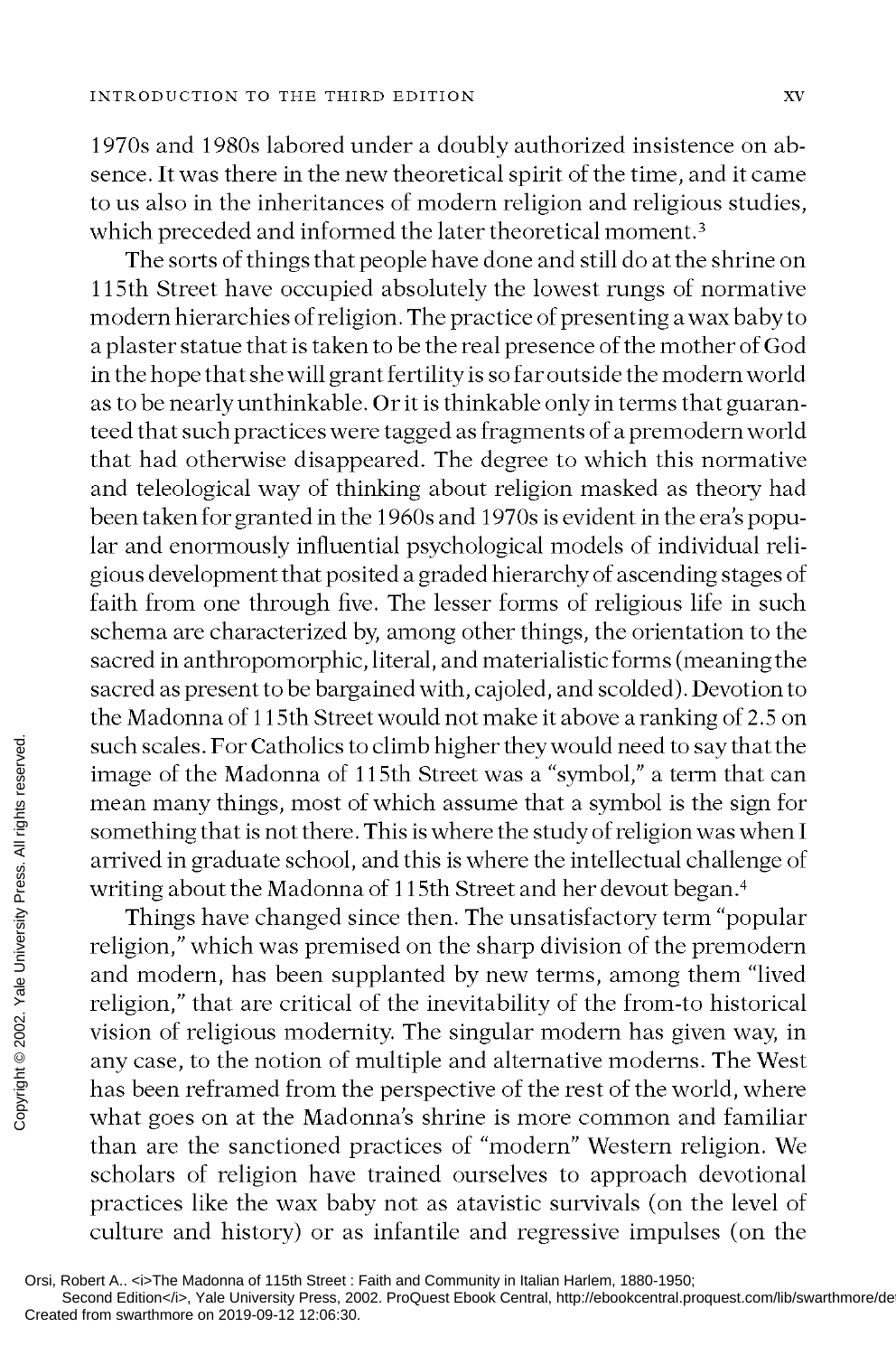level of the psychological) among powerless and desperate people (on the level of the political) but as media of engagement with the many different challenges and opportunities of modern society. The notion of lived religion got us this far.

The letter writers themselves propose a standard against which to measure and assess changes in religious scholarship generally, and American religious history in particular, over the past quarter century. Do our accounts of particular religious worlds and practices faithfully represent the actual lived religious experiences of men, women, and children? Is recognition one of the ways, among others, that readers may respond to our descriptions and discussions of their religious worlds? Do they find themselves in what we write about them, even if they are not completely happy with what we say?

I was in East Harlem for the July procession on the occasion of the church's centenary celebration. (The one hundredth anniversary of the festa, which is older than the church, as the first chapter of this book explains, went locally unmarked.) Most years a colorful replica of the church's primary statue of the Madonna, which resides in a niche over the main altar, is used for the outdoor processions, although by the distinctive devotional logic of presence, the replica is taken by the devout as being really the Madonna herself too. (The "replica" looks nothing like the main statue.) But on this very special occasion the Madonna herself, as the people explained to me, was coming out of the church into the streets, because by the distinctive devotional logic of presence, the Madonna was understood to be present in a special way in this statue. Some of the people there that day remembered when the Madonna was brought out of the church to celebrate the end of the Second World War.

I stood in the dense press of people on the narrow street in front of the church among Italian Americans who still lived in the neighborhood, old-timers who returned for this important day, Puerto Ricans from the surrounding projects and apartment buildings, and Haitian Vodou practitioners dressed all in white, to whom Mount Carmel is also Ezili Dantò. We were crowded in among the big aluminum food stalls, completely shuttered now, although the searing hot air in the crowded space retained the smell of the cooked food from the night before. A great, still Ferris wheel rose up into the summer sky at the corner of the street. There was a tremendous charge in the crowd, a Example 12:00 and the street of the street of the street or the street of the Madonna was brought our Second World War. I stood in the dense press. The Madonna was brought our Second World War. I stood in the dense pre the

Orsi, Robert A.. < i>The Madonna of 115th Street : Faith and Community in Italian Harlem, 1880-1950;

Second Edition</i>, Yale University Press, 2002. ProQuest Ebook Central, http://ebookcentral.proquest.com/lib/swarthmore/doc/<br>Created from swarthmore on 2019-09-12 12:06:30.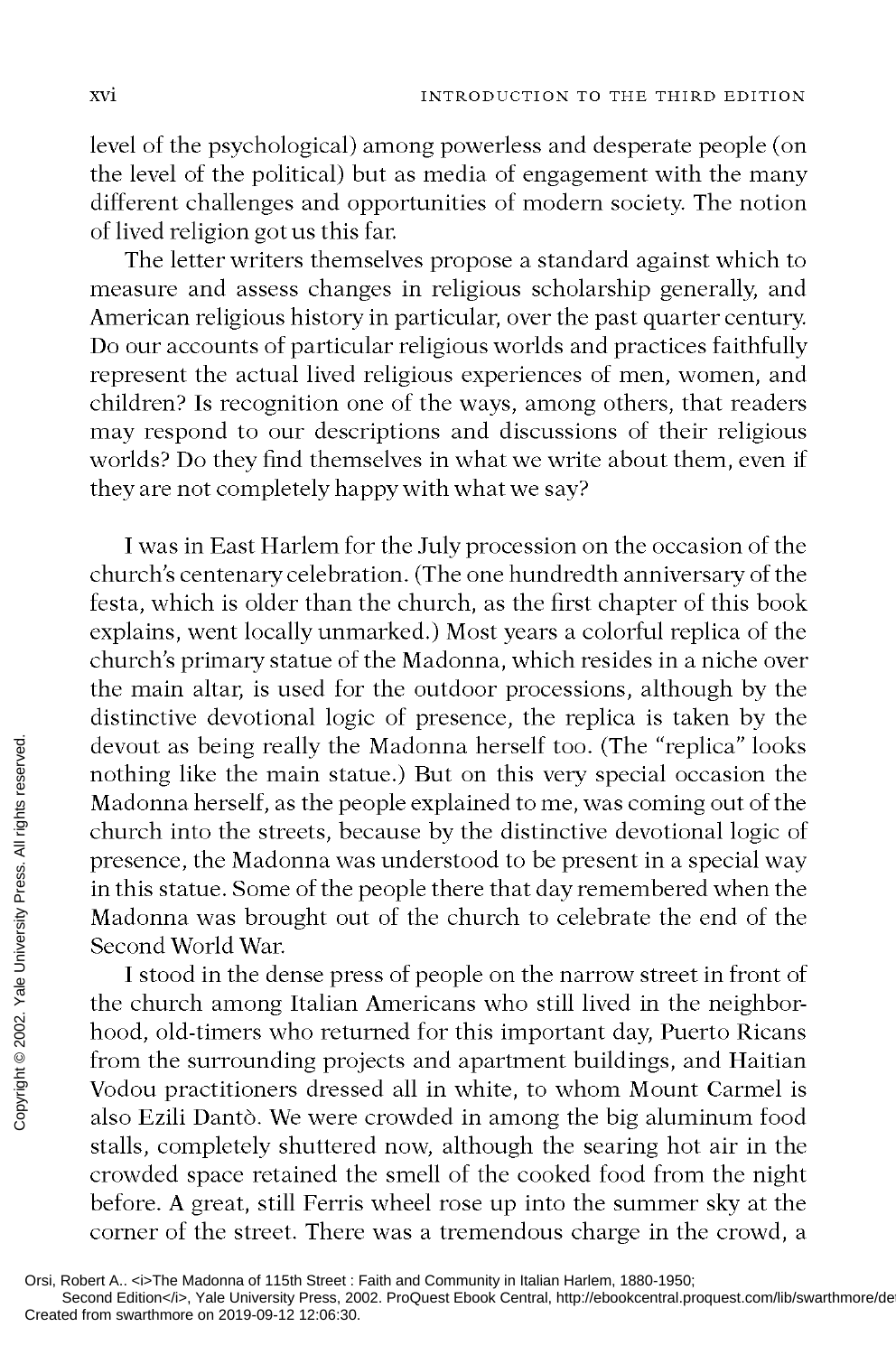sense of intense expectancy. Then the people closest to the open doors of the church began to shout. "Here she comes!" The crowd seemed to ripple backward and forward, toward the statue emerging from the church and then away from it, and this was how I first felt the Madonna's arrival, in the bodies of her devout. A group of Haitian women standing near me raised their rosaries into the air, weeping. Some of the older Italians knelt down on the asphalt, to their children's dismay.

Now I could see the Madonna above the heads of the crowd as she made her way out the door. She rose up on a wooden platform borne on the shoulders of a group of six neighborhood men dressed for this occasion in wedding tuxedos, tan and blue, with ruffled shirtfronts. The crowd moaned and shouted. The Haitian women began singing an old Marian hymn in Latin, *Salve Regina.* The Madonna's hair, which on this statue is actual human hair, black, long, and curly, swung gently back and forth with the rocking of the platform. Her devout reached out to the Madonna, struggling to touch her robes, and people were laughing and crying.

Another letter to me, dated the eve of the feast of Our Lady of Mount Carmel, July 15, 2005, begins by saying that *The Madonna of 115th Street* recalled the writer's "childhood memories" of similar devotions in the Little Italy in Cleveland, Ohio. This writer, who appears to be about my age, identifies herself as a nun. She goes on to say that *The Madonna of 115th Street* "helped me understand that I didn't have to be ashamed of this type of devotion." She recalls correcting her mother after the Second Vatican Council for praying the rosary in church. "Only *Mary* understands," her mother snapped back at her in irritation. After the murder of the four churchwomen in El Salvador on December 2, 1980, she found her faith deeply challenged, and she remains "searching for understandings that make sense to me."

I was brought up short by the word "ashamed" here. Many readers have found the religious world described in this book attractive. The crowds at the annual festa today include a number of people who discovered the Madonna of 115th Street by reading this account and decided to make the midsummer procession part of their own lives. I have also been criticized by some scholars for offering an overly positive account of the devotion to Our Lady of Mount Carmel among Italians (which is a serious misreading of the book, I believe, especially of the chapters on women and family life). But this letter writer issues a Example 12:11 all reserved.<br>
Example 2019-09-12:16:20<br>
Exampled from this type of data fter the Second Vatican<br>
"Only *Mary* understands," After the murder of the form ber 2, 1980, she found he<br>
"searching for understands

Orsi, Robert A.. <i>The Madonna of 115th Street : Faith and Community in Italian Harlem, 1880-1950;

Second Edition</i>, Yale University Press, 2002. ProQuest Ebook Central, http://ebookcentral.proquest.com/lib/swarthmore/doc/<br>Created from swarthmore on 2019-09-12 12:06:30.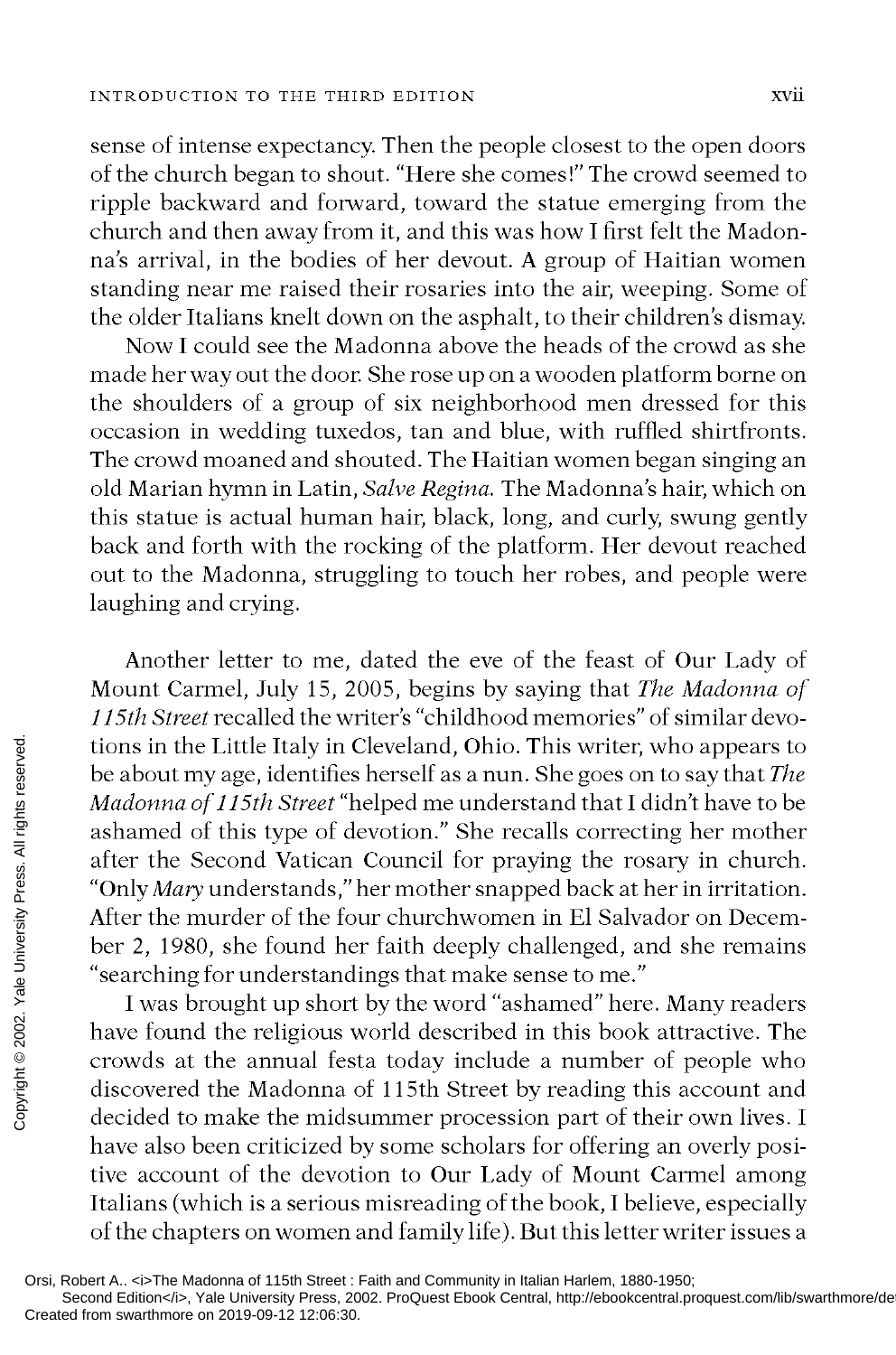sharp reminder that the modern prohibition against the kind of human behavior and imagination characteristic of the devotion to the Madonna of 115th Street runs deep and long in our culture. It is no longer simply a Protestant/Catholic division either. Rather, it has to do with what is the acceptable range of imagination and experience and what is not. But what is shameful about the devotion to the Madonna of 115th Street? What is the root of this shame?

One answer is that the feelings expressed in this letter belong to the trajectory of modern Catholicism in the United States after the Second Vatican Council (1962-65), when many Catholics became critical and dismissive of such expressions of devotionalism. The reasons for this shift in religious practice and evaluation had to do with particular theological, liturgical, and psychological arguments of the mid-twentieth century. But what gave the criticism of popular devotions in the 1960s and 1970s its urgency and edge was the perception that this way of being religious belonged to a distant age of American Catholic history. It belonged to the immigrant period and had a connection with the darkest antimodern impulses of the universal church in the era of European liberal revolutions, and it exemplified a childish, even infantile, religiosity out of place in the modern world. As this letter writer says, she had come to view her Italian Catholic upbringing as "immature." When Catholic commentators in the 1960s wrote that the Church after the Council had "come of age," a favorite expression of the time, they meant it had outgrown practices like bringing a wax baby on a special day to a statue decked out with real hair in hopes that the bringer would get pregnant. Catholic religious educators enthusiastically adopted the stages-of-faith model for their classrooms. Catholics had become moderns at last.

I think more is at stake here than an internecine Catholic quarrel, however, as my references to Steiner and Calasso indicate. These authors are exploring the nature and limits of contemporary imagination, knowledge, and consciousness, and they direct us to the point where the Madonna of 115th Street comes most provocatively up against these boundaries. We scholars of religion have become better over the past twenty-five years at approaching the density of practices, objects, gestures, and so on, that constitute religious worlds. We have taken the point of the embodiment of the religious practitioner. But the essential reality of the shrine on 115th Street in the experience of practitioners is that the Madonna is really there, in that church, in her Catholic commentators in<br>
Council had "come of age,"<br>
it had outgrown practices<br>
a statue decked out with<br>
get pregnant. Catholic relig<br>
stages-of-faith model for the<br>
erns at last.<br>
I think more is at stake<br>
however, as

Orsi, Robert A.. <i>The Madonna of 115th Street : Faith and Community in Italian Harlem, 1880-1950;

Second Edition</i>, Yale University Press, 2002. ProQuest Ebook Central, http://ebookcentral.proquest.com/lib/swarthmore/doc/<br>Created from swarthmore on 2019-09-12 12:06:30.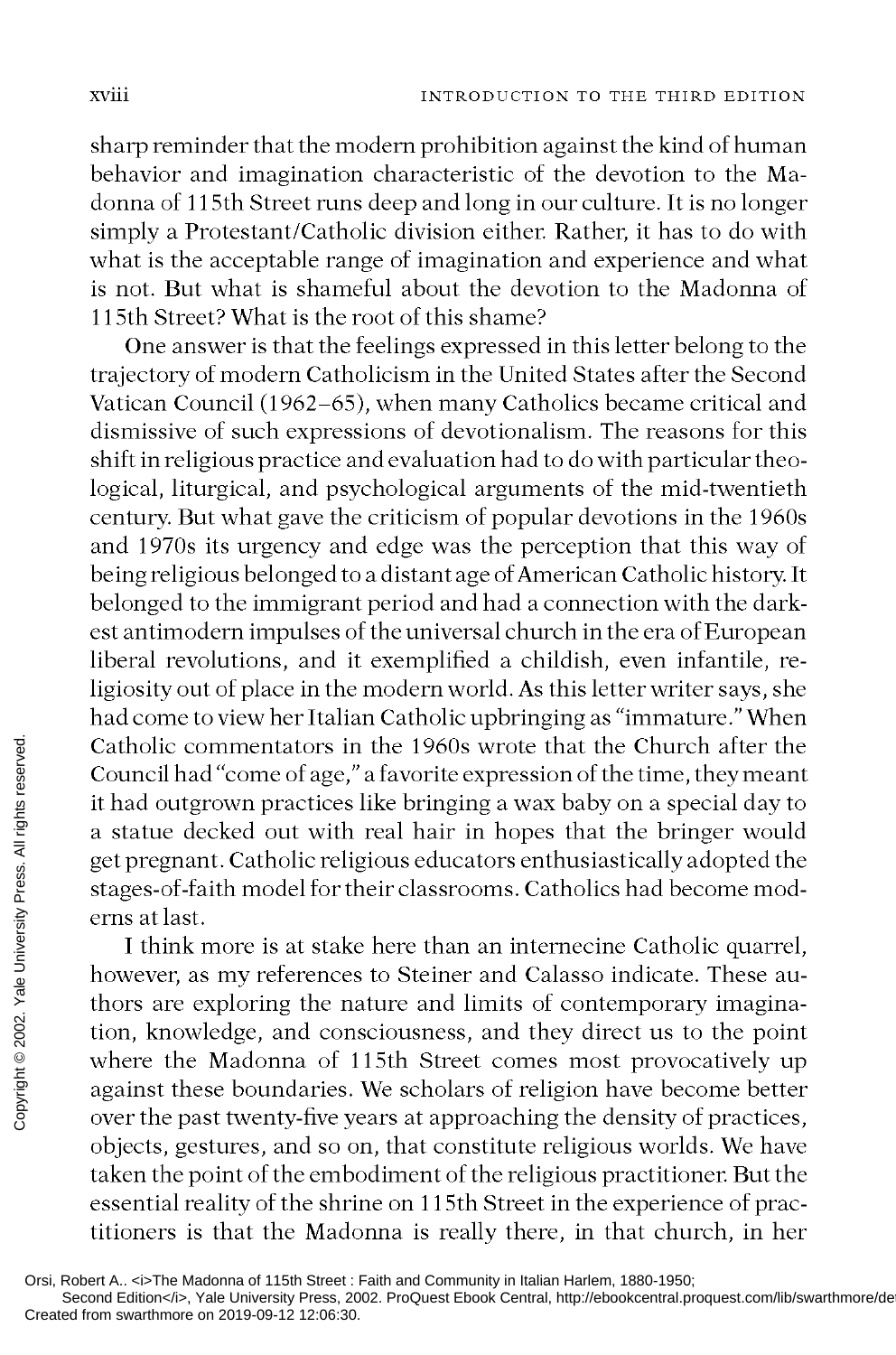image, on that street; that she and her devout are present to each other; and that she listens and responds to their needs. Her presence moves outward along the routes that go from 115th Street, in objects blessed there and taken away, in photographs, in memories, in vows made to the Madonna and then kept for years and years, in statues and holy cards, in the stories told about the Madonna, and in letters to a historian. The second letter writer's shame is the sign of the enduring power of what Steiner called "the postulate of absence" in the modern world and in modern theory.

By the persistent logic of modern ways of understanding religion, culture, and history, the Madonna is a symbol, a medium of engagement, and a tool in the hands of people working on their cultural environments. But she is not a real presence. "Signs do not transport presences," says Steiner in the discussion quoted above, and he goes on to reference Gertrude Stein's oft-repeated aphorism "there is no there there." He is speaking again of the normative modern, in all its various theoretical and aesthetic instances. Absence remains the dominant assumption of modern theory and historiography, as it does of modern religiosity too. The second letter writer says that she found herself caught between the religious inheritance of her childhood, exemplified by her mother's devotion to *Mary* (she underlined the word in the text, reproducing her mother's vocal emphasis), and her life as a modern woman in the church with a graduate degree in religious studies. Hers was the shame of someone ambivalently caught by the authority of absence. Shame in this way is yet another route of the Madonna's real presence. There is a caution here not to be too confident about evolving methodologies and more empirically grounded theoretical approaches when they run up against the problem of real presences.

The men and women who have written letters to me about recognizing themselves in this book are unconcerned with the boundaries Steiner enumerates as fundamental to modern consciousness (word and object, past and present, writer and reader). Their letters are practices of presence in response to the Madonna's presence to them. Everything about the letters is characterized by "conspicuousness," Calasso's word for relations between the ancient Greeks and their gods. The letter writers make me conspicuous to them and themselves to me, and the reason they do so is because the Madonna has made her presence conspicuous to them, not once (on July 16,1926, when "my mother said she felt an unusual sensation throughout her entire body"), but again Example the swarthmore on 2019-09-12 12:06:30. Created from swarthmore on 2019-09-12 12:06:30. Created from swarthmore on 2019-09-12 12:06:30. Created from swarthmore on 2019-09-12 12:06:30. Created from swarthmore on 201

Orsi, Robert A.. <i>The Madonna of 115th Street : Faith and Community in Italian Harlem, 1880-1950;

Second Edition</i>, Yale University Press, 2002. ProQuest Ebook Central, http://ebookcentral.proquest.com/lib/swarthmore/doc/<br>Created from swarthmore on 2019-09-12 12:06:30.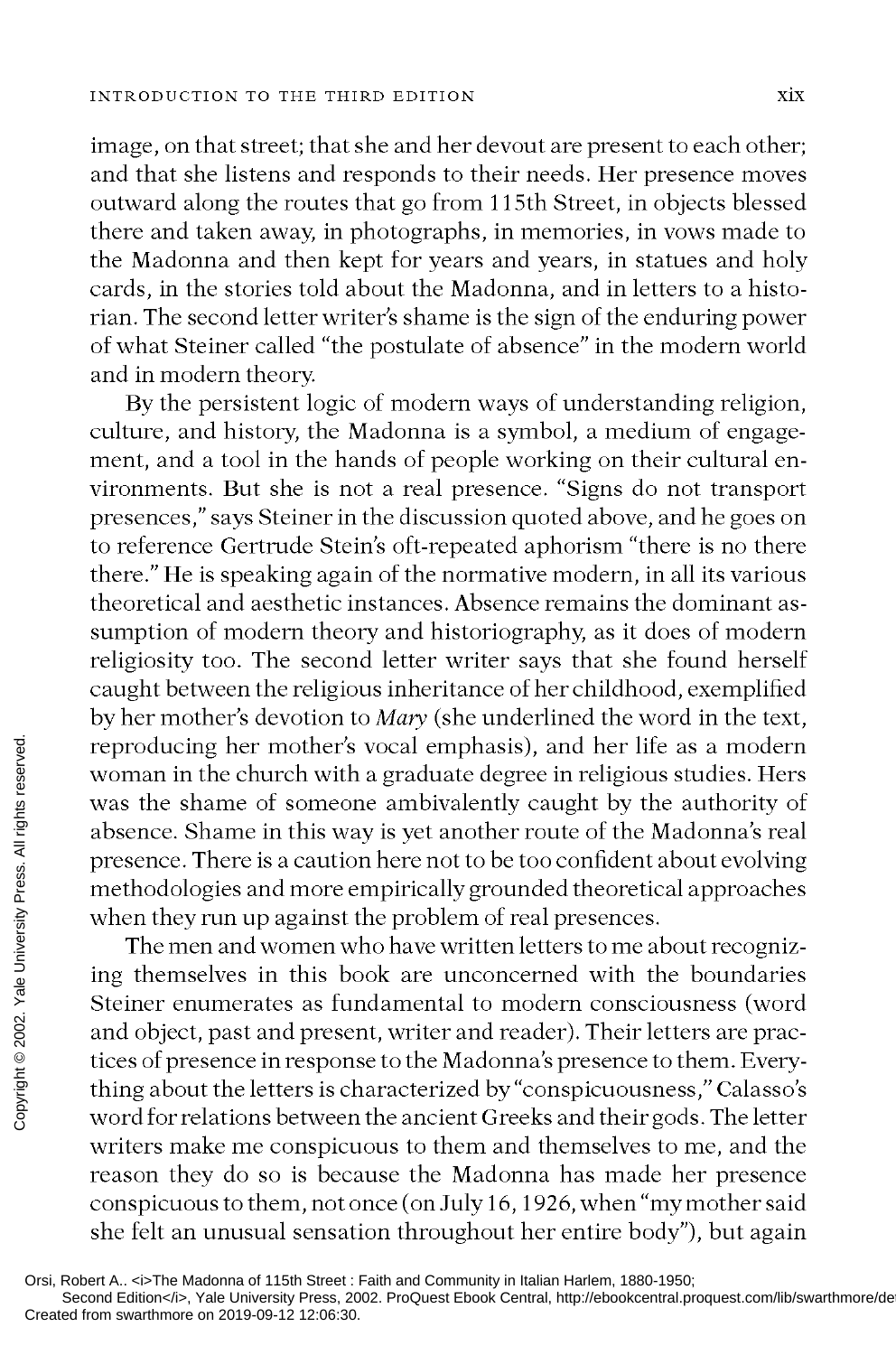(on July 16, 1927, "one of the patrolmen came up to them and said that they could go into Church without waiting") and again (on July 16, 1952, "her first-born was a girl") and again (on July 16, 1952, "she met a boy, a neighbor, who lived a few doors away on the same street; He was also born on July 16, 1952") and again ("they . .. were married on July 16,1976"). This writer did not date her letter, but I am certain she wrote it on July 16. The Madonna is excessively, abundantly present to this woman and her family and in the letter sent to me.[5](#page-17-0)

So signs do transport presences (among them signs such as *"Mary")* and not only for Catholics. "One empirically knows of no society," writes Dipesh Chakrabarty a professor of South Asian history and an important contributor to subaltern and postcolonial theory, "in which humans have existed without gods and spirits accompanying them." Chakrabarty continues, "Although the God of monotheism may have taken a few knocks if not actually 'died'—in the nineteenth-century European story of 'the disenchantment of the world,' the gods and other agents inhabiting practices of so-called 'superstition' have never died anywhere." From India to contemporary China, the cities of Asia, and the market stalls in Bangkok and Taiwan; among Muslims in Europe, Indonesia, and the Middle East; in taxis driven by Muslim newcomers in Copenhagen, Paris, and New York; and in basement shrines in Brooklyn, the relationships of people and communities to the real presences of their gods and spirits and what follows from these relationships for everyday life, including civic life, constitute a powerful alternative experience of the modern—not in reaction to the modern, not as atavism or survival, but as another way of being in the world. Chakrabarty concludes, "I take gods and spirits to be essentially coeval with the human, and think from the assumption that the question of being human involves the question of being with the gods and spirits."[6](#page-17-0)

The question now is what it means to think from the assumption of real presences. This is the issue that reading *The Madonna of 115th Street* raises for me now, after all these years. Presence has begun to emerge over the past decade or so as a theoretical and historical question in religious studies, in part as a way of understanding the inheritances of the Enlightenment for the discipline. It has become clear that this is not solely about how Catholics have lived in the modern Western world. Leigh Eric Schmidt's *Hearing Things: Religion, Illusion, and the American Enlightenment* (2000), was a major contribution to this de-From Section to the modern, not as at in the world. Chakrabarty can see the modern, not as at in the world. Chakrabarty call in the world. Chakrabarty call in the world. Chakrabarty call in question of being human in spir

Orsi, Robert A.. <i>The Madonna of 115th Street : Faith and Community in Italian Harlem, 1880-1950;

Second Edition</i>, Yale University Press, 2002. ProQuest Ebook Central, http://ebookcentral.proquest.com/lib/swarthmore/doc/<br>Created from swarthmore on 2019-09-12 12:06:30.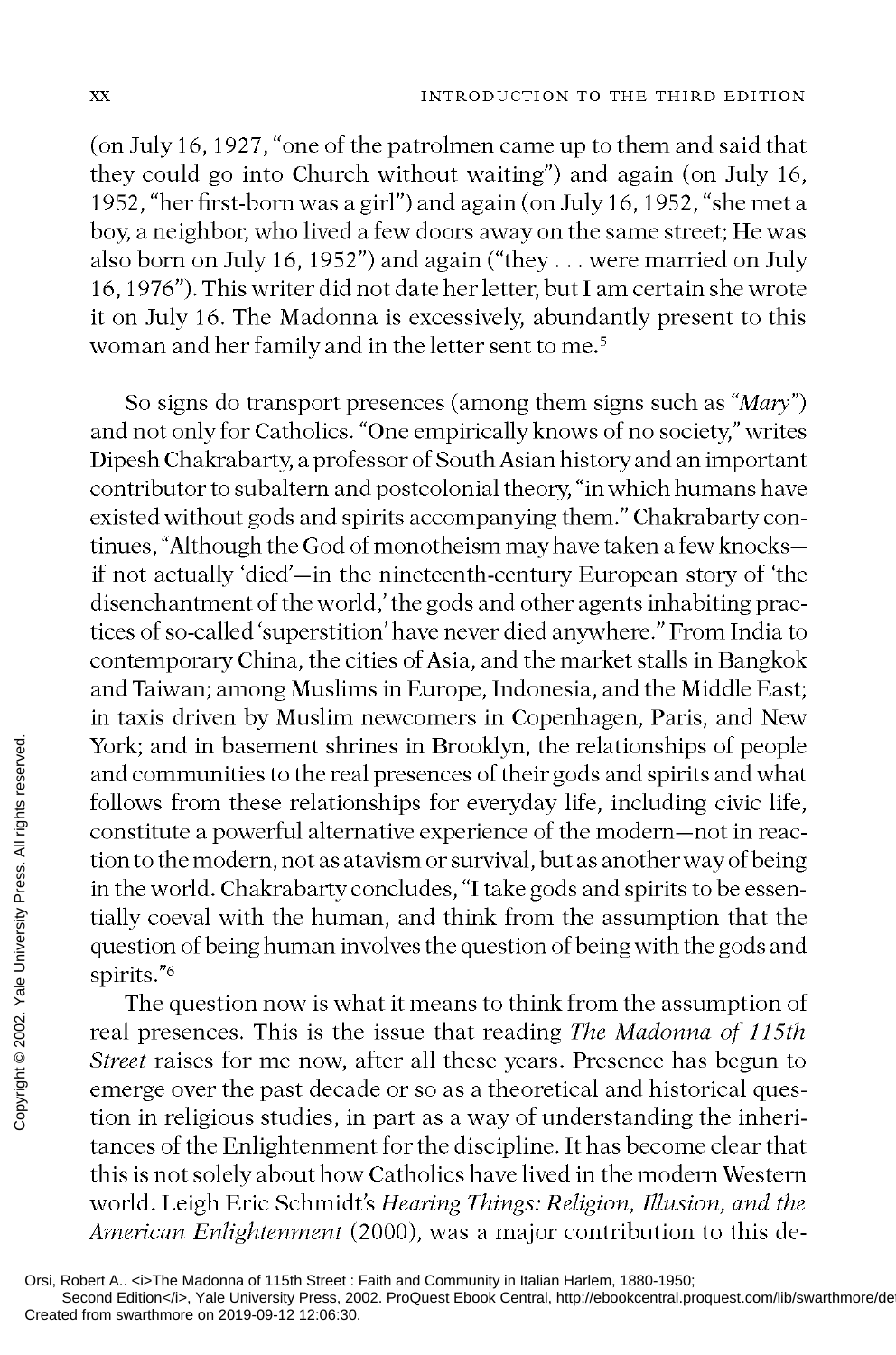veloping inquiry into religious presence/absence and what Schmidt calls "the religious complexity of modernity itself." Scholarship in religious studies may draw on work in aesthetic theory, psychology, psy choanalytic theory, and literary criticism, as I have done here, to develop research into presence as a phenomenological and historical reality. My description of the devotion in the lives of people in Italian Harlem offers resources for thinking from this assumption, but the matter of real presences was not as fully in view twenty-five years ago as it is today. Its arrival now marks for me the next stage in a theoretical development that has been unfolding through this past quarter century, from "popular religion" to lived religion to what I am now thinking of as "abundant history." I mean by this an empiricism open to the realness of the gods in the company of men, women, and children, in the circumstances of their times.[7](#page-17-0)

Once we begin to address this question—once we say that we will think with the assumption of the realness of the Madonna of 115th Street, of Guan Yin, of the dead and elevated Chairman Mao, of a Sufi saint, or of the Holy Spirit in Pentecostal experience, as real entities in history and experience not simply or sufficiently identifiable with social structures, origins, or functions, and certainly not as "symbols," but as having a presence that becomes autonomous within particular life worlds—new questions open up for the study of lived religion. How do such presences become real in the experience of persons and communities (which brings us deep into the making of social and religious imaginaries, especially in relations among children, adults, and sacred figures)? With what fears, desires, hopes, and denials are such sacred beings charged (which raises the difficult question of the interplay between the conscious and unconscious in history and culture)? What role do presences play in the networks of relationships that go to make up a social and religious world (between husbands and wives, for example, or parents and children)? How do such presences orient—and how are they inflected by—civic participation and political life? How do such presences act in the world? Whether we explore Pentecostal storefronts, Muslim saint shrines, or Asian marketplaces, we need a more robust theoretical language and a more confident historical sensibility to approach the realness of real presences. The worlds—new questions<br>
do such presences become<br>
munities (which brings us<br>
imaginaries, especially in r<br>
figures)? With what fears,<br>
beings charged (which ra<br>
between the conscious and<br>
role do presences play in th<br>
u

What does this mean in practice for the study of religious imagination and observance in the modern and contemporary world and for understanding modernity itself? I can suggest four broad areas of fun-

Orsi, Robert A.. < i>The Madonna of 115th Street : Faith and Community in Italian Harlem, 1880-1950;

Second Edition</i>, Yale University Press, 2002. ProQuest Ebook Central, http://ebookcentral.proquest.com/lib/swarthmore/doc/<br>Created from swarthmore on 2019-09-12 12:06:30.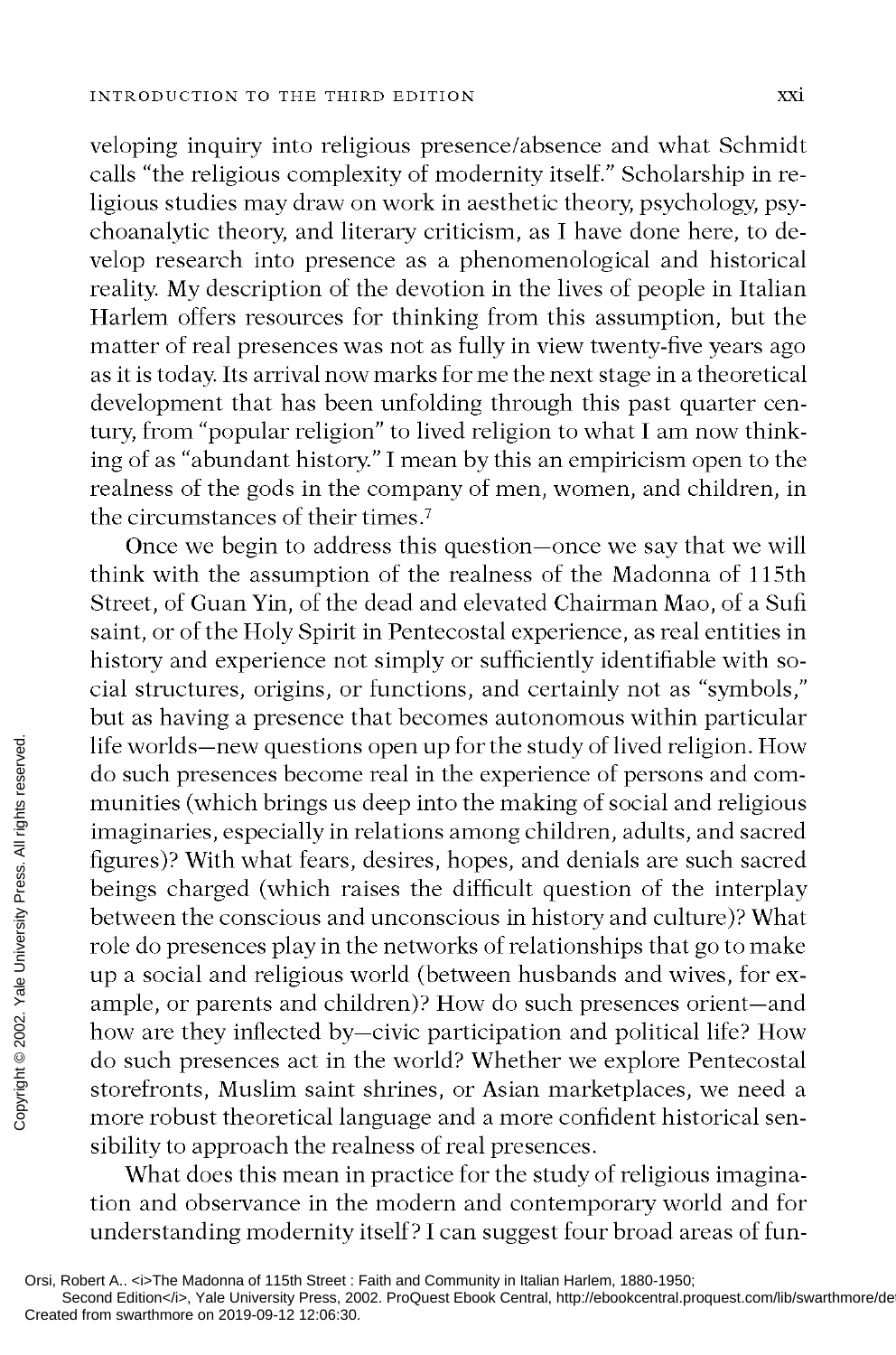damental importance to modern life where scholarship would be more faithful to the experience of the men and women caught up in them if these times and places were approached from the assumption that supernatural figures and human beings are really present to each other. One is modern warfare. Supernatural figures have appeared to soldiers and civilians in combat zones and to their kin on the home front in the many wars of the past two centuries. These wartime relationships between heaven and earth, entered into in circumstances of unimaginable terror and violence, contributed to how modern wars have been made for and by the people living through them, to how wars are imagined, endured, lived, and remembered. A second area is medicine, physical pain, and healing. People of all religious inheritances have entered the spaces and times of modern health care in the company of their gods, saints, and spirits, who have stood beside them in operating rooms, at hospital bedsides, and in waiting rooms. It has been through these relationships that many modern people around the world have experienced the manifold realities of pain and healing and contended with medical authority, with unfamiliar technologies, with the alienated times and spaces of institutional medicine, and with the necessary company of the many strangers that make up modern medical environments (nurses, orderlies, dieticians, technicians, and so on). Medical professionals have never been the only authorities in modern hospitals. Alongside them have been supernatural figures of many different pantheons. A third area is marriage and the family. For many modern Christians (to take this one religion as example), Jesus is a partner in the living of their marriages, for better and worse. He chooses sides, voices opinions, and endorses some behaviors and prohibits others, generally contributing to the shape of the relationship between husbands and wives, parents and children. Finally, there is the civic realm itself, the domain of modernity said to be most free of real presences. Historians commonly translate religiously motivated social action into the language of the social. But a Pentecostal prison minister, for example, who understands Jesus to be present with him in his work among prisoners, is not a social worker by another name but a social worker in Jesus' name and in Jesus' presence. From Summary different pantheons.<br>
Example the paramodern christians (a partner in the living of chooses sides, voices opini<br>
in this others, generally concerned.<br>
From the living of the domas<br>
presences. Historians compa

Modern cities, rapidly changing technologies that come with moral and existential implications, industrial and postindustrial workplaces, and processes of birth and death as they are organized now have all been experienced by large numbers of moderns in the company of

Orsi, Robert A.. < i>The Madonna of 115th Street : Faith and Community in Italian Harlem, 1880-1950;

Second Edition</i>, Yale University Press, 2002. ProQuest Ebook Central, http://ebookcentral.proquest.com/lib/swarthmore/doc/<br>Created from swarthmore on 2019-09-12 12:06:30.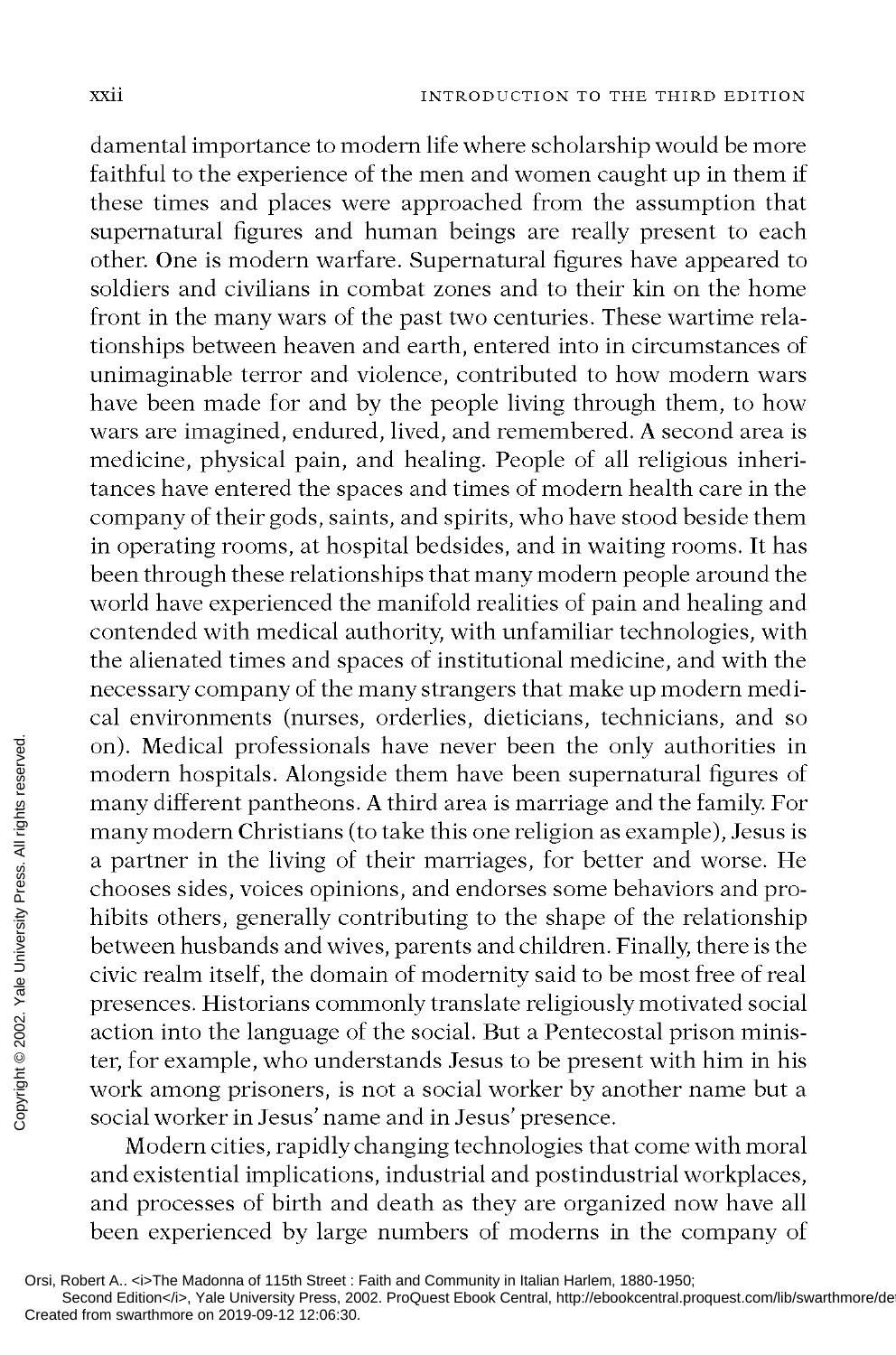supernatural figures. None of these domains has ever been secular (or as Schmidt writes, "modernity has turned out to be not so modern after all"). Moderns have not only known the presence of the gods but have also engaged and transformed their modern realities in the company of gods, and the gods, who do not remain unaffected by their many contemporary commitments and entanglements, changed too.

How can we leave these supernatural figures of out of our accounts of these worlds, then, when they have been so essential for how these urgent and challenging domains of modern life have been imagined and constituted? In the past decade, historians of religion have done important and innovative work in all of the areas of modern and contemporary experience cited as examples here. We are just at the beginning of rethinking modern history from the assumption of real presence, but we are a lot further along than we were when I first wrote this book.

Historians of modern Western culture say that forgetting is a fundamental requirement of being modern, for persons and for nations. "One of the most important consequences of modernity," writes historian David Gross, "has been the precipitous decline of memory as a value." Many forces converged to make this so, including the development of the modern study of history itself, which seeks to replace subjective memory with verifiable, documentable, and thus more "accurate" historical knowledge. Historian of memory Pierre Nora speaks of the "eradication of memory by history." To be modern is to be liberated from the dead hand of the past. "That's history," we say when we want to dismiss some experience or idea as irrelevant to our contemporary lives. Modern liberal democracies forget the violence and religious exclusion of their origins. But of all the things that must be forgotten, the most essential is that once upon a time and not that long ago, the gods, spirits, saints, ancestors, and demons were familiar and recognizable members of the social world, in miracles, apparitions, and devotions, amid the relationships of everyday life. Forgetting this allows us to overlook or dismiss the fact that for most of the world, as well as on 115th Street, they have not gone away. Bruno Latour, whom I have cited earlier, refers to this particular instance of modern forgetting as "purification."[8](#page-17-0) Example 12:00 ment of the modern study<br>igentive memory with veriff<br>rate" historical knowledge<br>the "eradication of memor<br>from the dead hand of the<br>to dismiss some experienc<br>lives. Modern liberal den<br>exclusion of their orig

By the mid-1970s and 1980s, another purification was under way. The men and women of the Catholic working class, the men and women

Orsi, Robert A.. < i>The Madonna of 115th Street : Faith and Community in Italian Harlem, 1880-1950;

Second Edition</i>, Yale University Press, 2002. ProQuest Ebook Central, http://ebookcentral.proquest.com/lib/swarthmore/doc/<br>Created from swarthmore on 2019-09-12 12:06:30.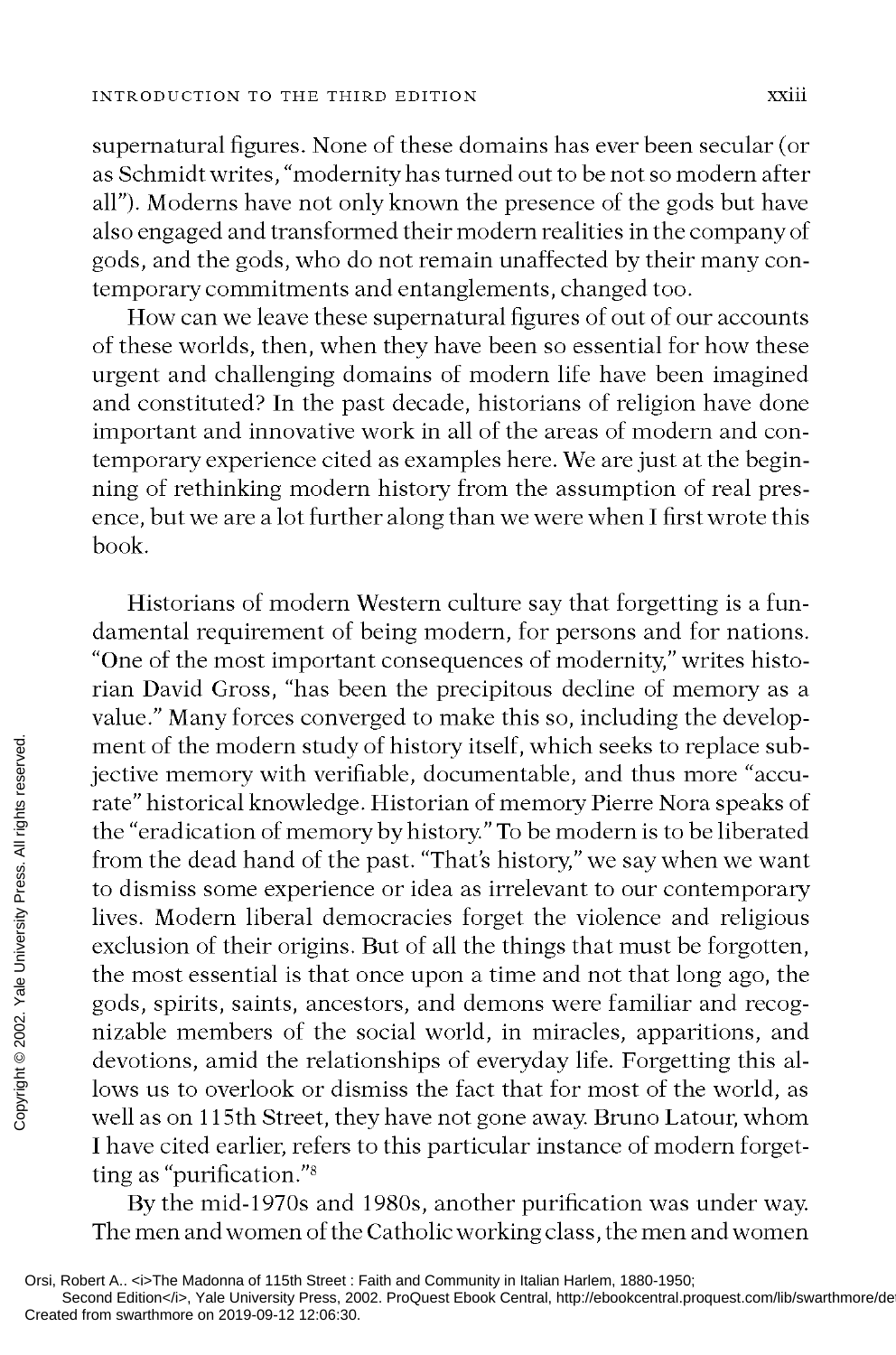on their knees before the Madonna with wax body parts in their hands, were transformed in these years into "hardhats" and the "silent majority" (urban "rednecks" in a recent memoir of New York City at the time), and they disappeared from cultural and religious theory. Catholic "bluecollarites value ritual, dogma, and tradition," according to a major 1969 sociological study of "blue-collar life,"which translates as meaning that Catholic blue-collarites belong to the world of memory, of "tradition" and "dogma," not to the living and breathing present. Class fell away as a significant category in religious analysis. Within Catholicism this criticism of the ethnic working class (almost all of them were Catholics) coincided with Vatican II-era changes, as well as with greater prosperity, professionalization, and higher levels of education among Amer-ican Catholics in the later 1[9](#page-17-0)60s and 1970s.<sup>9</sup>

I have always seen a connection between this double effacement, of real presences on the one hand, and of industrial workers (very many of whom were Catholics in American labor history) on the other. The sweaty bodies of workers and the things they make, and the real presence of supernatural figures—both trouble the authoritative surface of modern and contemporary American society and confound its most insistent denials and exclusions. I am talking specifically here about Catholic "blue-collarites," but the same is true for workers of other denominations and of other religions, in the United States and around the world.

The people who have written to me over the years to say "that's my life" about this account of the devotion to the Madonna of 115th Street refuse to be purified. They muscle past the hesitations of modern historiography, with its insistence on the tentative nature of our accounts of the past and these accounts' fundamentally imaginary and fictive qualities, and they startle even me with their frank insistence on this account of the devotion to the Madonna of 115th Street as being literally true to their lives. This may be, but with all due respect to my correspondents, I tried to get as close to the experiences of the Madonna's devout as possible, but in the end, all such efforts are flawed and incomplete, for many different reasons. But I have come to see the phrase "that's my life" as the expression of the letter writers' determination not to be written out of history and contemporary culture. Not just for themselves, either, but for the supernatural figures present to them too. Example 1 and the world.<br>
The people who have we life" about this account of refuse to be purified. They riography, with its insisten the past and these accounts ties, and they startle even m of the devotion to the Madd t

I have appreciated the implicit caution the letter writers deliver. If the fundamental charge of physicians is to do no harm, perhaps the

Second Edition</i>, Yale University Press, 2002. ProQuest Ebook Central, http://ebookcentral.proquest.com/lib/swarthmore/doc/<br>Created from swarthmore on 2019-09-12 12:06:30.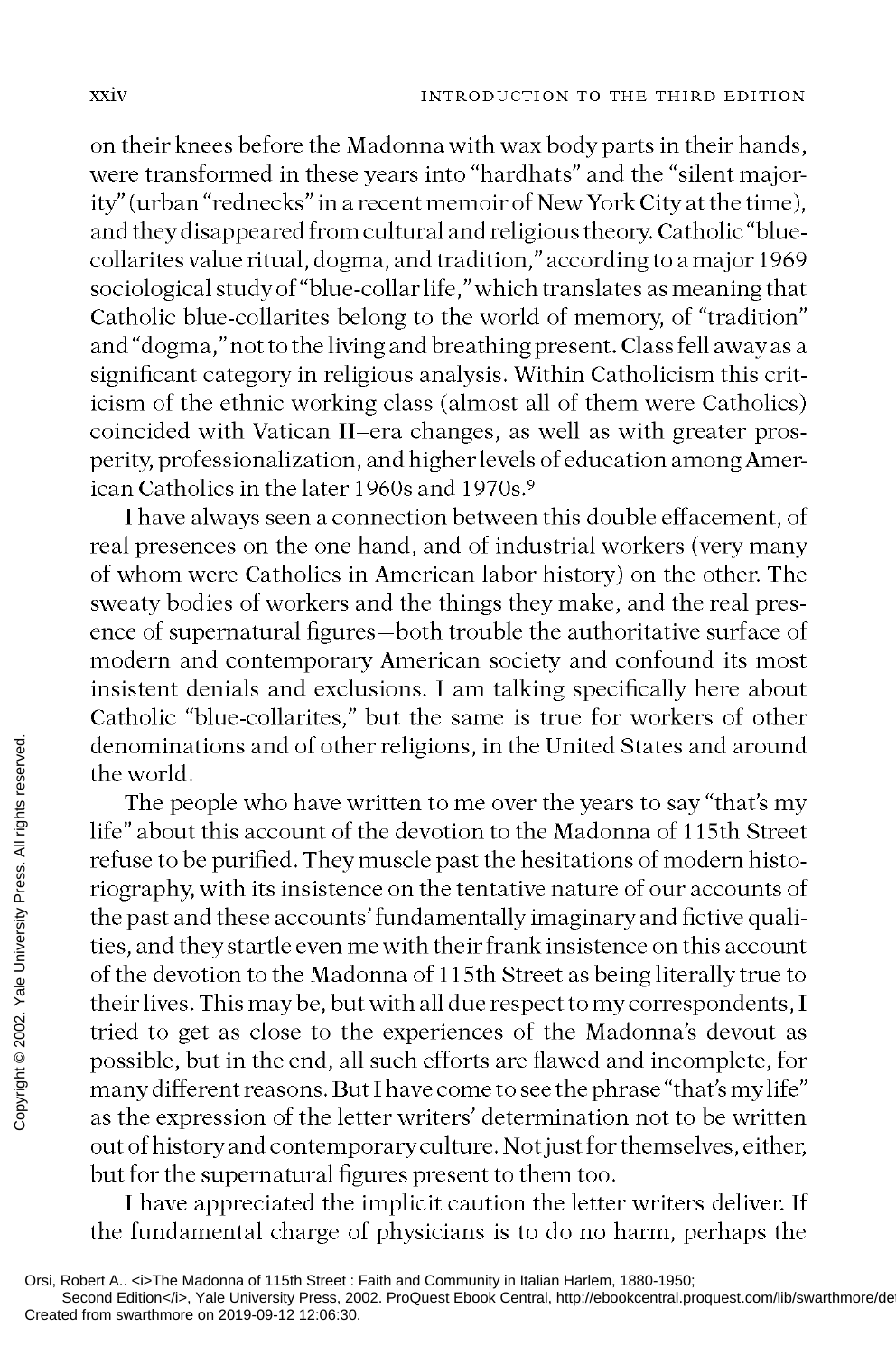<span id="page-16-0"></span>fundamental imperative of scholars of religion ought to be not to make ourselves parties to the pervasive disciplinary practices of purification that serve to translate the experiences of the people we write about into the comfortable categories of modern scholarship. We need to pay attention to real presences, not because they are good (often they do awful things to people and communities), but because they are real, as the letter writers confirm. How do these figures act in history, in the networks of relationships in which are implicated, and in the lives of their devout? How in turn do they disrupt our theories and methods? Scholars of religion must refuse to be purified too.

One of the first letters I received when this book was published twenty-five years ago came from Father Andrew Greeley the prominent sociologist of American Catholicism. I was touched that someone so well known, whose work I admired and relied on, would take time to write such a warm and supportive letter to a young scholar. Over the years we became friends. This summer Andy was grievously injured in a car accident in Chicago, and he remains in serious condition. This edition of *The Madonna of 115th Street* is dedicated to him.

## **NOTES**

Epigraphs: Roberto Calasso, *Literature and the Gods,* trans. Tim Parks (New York: Vintage Books, 2001), 23; W. G. Sebald, *Austerlitz,* trans. Anthea Bell (New York: Modern Library, 2001), 258.

1. Eric L. Santner discusses Benjamin's understanding of the relationship between history and remembrance in *On Creaturely Life: Rilke, Benjamin, Sebald* (Chicago: University of Chicago Press, 2006), 137-38; the quotation in the text is on p. 137.

2. George Steiner, *Real Presences* (Chicago: University of Chicago Press, 1989), 121, 123, and 228.1 am referring in the parenthetical comment here to Thompson's *The Poverty of Theory and Other Essays* (New York: Monthly Review Press, 1978).

3. Calasso, *Literature and the Gods,* 5, 4. On "disincarnation," see Walter Ong, SJ, *The Presence of the Word* (New Haven: Yale University Press, 1967). Bruno Latour discusses the ontological mapping of modernity in *We Have Never Been Modem,* trans. Catherine Porter (Cambridge: Harvard University Press, 1993), 10-11. Charles Taylor's parsing of the kinds of sacred presence in the modern world may be found in *A Secular Age* (Cambridge: Harvard University Press, 2007), 447-48. Examples From Section Section Section Section Section Section Section Section Section Section Section Section Section Section 2019-09-12 12:06:30. Copyright Copyright Copyright Copyright Copyright Copyright Copyright Copy

4. The authoritative source for the developmental model of religious faith is

Orsi, Robert A.. <i>The Madonna of 115th Street : Faith and Community in Italian Harlem, 1880-1950;

Second Edition</i>, Yale University Press, 2002. ProQuest Ebook Central, http://ebookcentral.proquest.com/lib/swarthmore/doc/<br>Created from swarthmore on 2019-09-12 12:06:30.